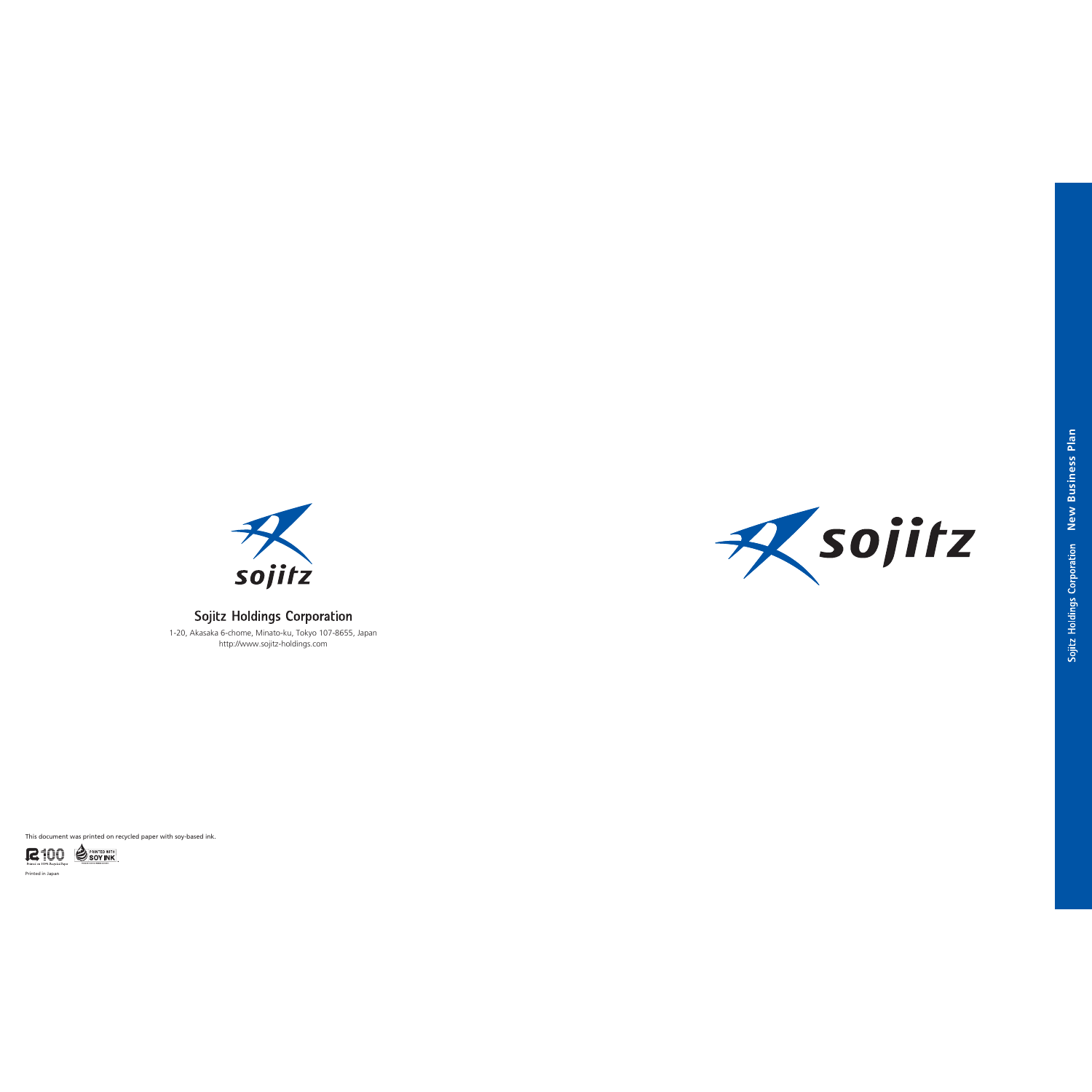#### **REVIEW OF THE GROUP'S ASSET PORTFOLIO**

To establish a robust financial position, the Sojitz Group is taking a different approach to drastically reviewing its overall asset portfolio. This drastic review identifies assets that carry the risk of additional future losses, and low-profit businesses as well as real estate assets that are currently inactive.

Through this review, the Sojitz Group plans to streamline total assets by as much as ¥600 billion during the fiscal year ending March 31, 2005. Accordingly, the Sojitz Group expects to incur extraordinary losses of approximately ¥410 billion. These initiatives, however, will put an end to the slide in asset quality and immediately restore the quality of our asset portfolio.

# **REINFORCING SHAREHOLDERS' EQUITY THROUGH CAPITAL INCREASES**

In an aim to reinforce shareholders' equity to compensate for extraordinary losses, the Sojitz Group raised equity financing of ¥370 billion with the cooperation of financial institutions, mainly through the issuance of preferred stock on October 29, 2004, in order to build a management foundation strategically suited for growth after writing off underperforming assets. Through these measures to increase asset quality and reinforce financial strength by March 31, 2005, the Sojitz Group will be in a much stronger financial position. We intend to improve our trustworthiness as well as corporate credit ratings.

# **EVOLUTION TO A QUALITY EARNINGS STRUCTURE**

The Sojitz Group is creating a quality earnings structure by further strengthening leading businesses and weeding out weaker businesses. In evaluating individual business units, we are rebuilding long-standing businesses into stronger businesses. The Sojitz Group is concentrating on business models in which it excels and can leverage profitability while balancing funding cost and risk.

# **ENHANCING AND STRENGTHENING RISKMANAGEMENT**

With measures in place to establish a robust financial position and evolve to a quality earnings structure, the Sojitz Group aims to secure a stable source of earnings based on a solid financial foundation. We are also introducing a well designed risk management system. In international trading, a certain degree of risk is inherent in every transaction. Accordingly, trading companies should accept trading and investment risk and manage and minimize these risks relative to potential returns.

The Sojitz Group, as a trading company, is required to be a strong risk managing firm under any operating condition.

Accordingly, we introduced a comprehensive risk management system in 2003, the first year of consolidation for the former Nissho Iwai and the former Nichimen. The Sojitz Group is reinforcing and upgrading its risk management structure, while taking appropriate measures for managing credit risk, market risk, country risk, operational risk and other risks.

To our customers, we thank you for your understanding of our New Business Plan as we conduct business as usual. To our shareholders, we ask for your appreciation from a far-sighted point of view, as our efforts currently underway will realize new growth in a couple of years.

November 2004

Hidetoshi Nishimura *President and CEO*



# **BACKGROUND TO FORMULATION OF THE NEWBUSINESS PLAN**

Since launching the Three-Year Business Plan (April 1, 2003 through March 31, 2006), Sojitz Holdings Corporation has devoted its efforts to improving profitability and reinforcing its financial strength. As a result, the Sojitz Group achieved final-year rationalization and financial targets during the first year of the plan. We also attained our first-year earnings targets.

The merger of our core operating companies, the former Nissho Iwai Corporation and the former Nichimen Corporation, resulted in the establishment of Sojitz Corporation on April 1, 2004.

The Sojitz Group surpassed its initial targets, however the reaction of the financial and stock markets was not as positive as it expected. We identified two concerns held by the market, namely over asset quality and our optimistic targets for profit growth.

To remove these concerns, the Sojitz Group decided to concentrate on regaining further creditability—the foundation of its operations. Consequently, on September 8, 2004, the Sojitz Group conducted a drastic review of its Three-Year Business Plan, and announced the New Business Plan (April 1, 2004 through March 31, 2007), which aims to restore market confidence in the Sojitz Group.

# **BASIC OBJECTIVES OF THE NEW BUSINESSPLAN**

The New Business Plan has the basic objectives of establishing a robust financial position and evolving to a quality earnings structure. The plan has set third-year financial targets (March 2007) for recurring profit in excess of ¥75 billion, a net debt equity ratio (DER) of approximately 3 times, net interest-bearing debt of ¥1 trillion, and credit ratings of BBB or above.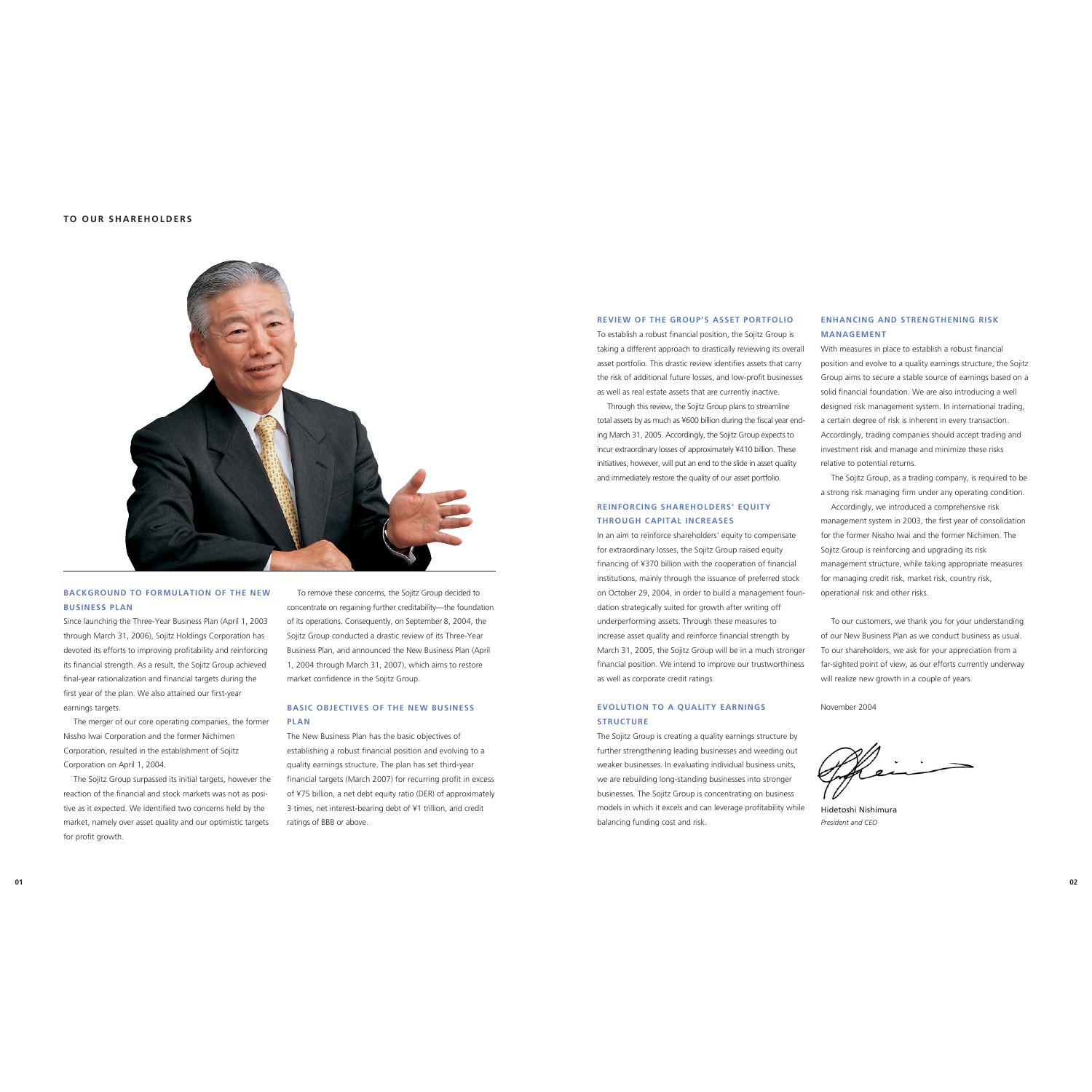to decrease ¥14 billion from a worsening in existing businesses, but for this to be compensated by an increase of ¥18 billion from growth in existing businesses. Based on the net effect of these factors, we are targeting a recurring profit of ¥75 billion. maintained within the scope of earning power; businesses for reevaluation, which will only focus on business lines consistent with management thinking; and businesses for reorganization, which will be reorganized, or from which we will withdraw.

> The former Nissho Iwai and former Nichimen both have long histories of success reaching over 100 years. Based on their legacies, the Sojitz Group has a solid market foundation and a wide range of excellent customers, exceeding 100,000 companies in Japan and abroad. We have distinct evaluation skills to identify and develop businesses, as well as the ability to create added value. More than anything else, our greatest strength is our employees, who are full of vitality and who have been toughened by the experiences of maintaining and developing businesses under challenging operating conditions. The Sojitz Group is set

In addition, the Sojitz Group plans to allocate ¥230 billion in funding for new investments, alliances, M&A activities and other initiatives. Since the impact of some new investments, alliances, and M&A activities on recurring profit is uncertain, we have not factored them into our recurring Core businesses exist in each division. The Sojitz Group is managing business portfolios along each business line and business model by pursuing selection and focus through sufficient allocation of management resources to core businesses. Of the Sojitz Group's 660 business models, 200 are

> earnings foundation and develop Sojitz Corporation in a way that satisfies the expectations of our stakeholders.

profit target. **CONFIDENT IN OUR ABILITY TO ACHIEVE** I believe it is my duty to build a high-quality earnings structure by achieving the objectives of the New Business Plan. To achieve our objectives, we are accelerating selection and focus, while incessantly managing business portfolios based on SCVA, investing management resources in businesses we are strong in, and making every effort to expand growth areas. I am confident that the Sojitz Group will be able to achieve the targets presented in the New Business Plan. classified as core businesses, 240 are opportunity businesses, 20 are businesses for reevaluation and 200 are businesses for reorganization. The Sojitz Group intends to effectively withdraw from the 200 business models in the businesses for reorganization category, and aggressively reinvest management resources freed up by this measure in growth areas related to core businesses and businesses for reevaluation. In allocating management resources, instead of a something-for-everyone approach, the Sojitz Group is limiting its focus on growth areas in which it is able to establish a competitive advantage by leveraging clearly identified strengths while pursuing higher efficiency in every aspect of operations.

November 2004

Akio Dobashi *President and CEO*

# **MESSAGE FROM THE PRESIDENT OF SOJITZ CORPORATION—Evolution to a Quality Earnings Structure—**



apart by its management resources and employee passion, both of which are second to none. By the fiscal year ending March 31, 2007, the final year of the New Business Plan, I promise to establish a quality In its New Business Plan, the Sojitz Group has set a target for recurring profit of ¥75 billion by the fiscal year ending March 31, 2007. Management is confident of achieving this target, as it is the result of calculating earnings that are highly likely to be generated.

With regard to withdrawing from select and low-profit businesses, the Sojitz Group will act decisively in the first year of the New Business Plan, ending March 31, 2005. In reviewing business portfolios based on SCVA, we aim to continuously optimize our business portfolios through an ongoing application of SCVA instead of finishing with a onetime review.

### **ROAD MAP FOR IMPROVED PROFITABILITY(RECURRING PROFIT OF ¥75 BILLION)**

Compared with recurring profit of ¥48.5 billion recorded in the fiscal year ended March 31, 2004, the Sojitz Group plans on achieving recurring profit of ¥75 billion based on the following courses of action. From the starting point of ¥48.5 billion in recurring profit, we expect an initial decrease of ¥5 billion through the withdrawal from low-profit businesses. However, we expect recurring profit to increase ¥14.5 billion as a result of withdrawing from select businesses, in addition to an increase of ¥13 billion on improvements in interest expenses, stemming from reductions in interest-bearing debt. Moreover, we expect recurring profit

#### **FORMULATION OF THE NEW BUSINESS PLAN**

The New Business Plan, which we launched on September 8, 2004, aims to enhance corporate value by quickly restoring market confidence in the Sojitz Group. As the core operating company of the Sojitz Group, Sojitz Corporation will establish a solid management platform unaffected by external conditions while pursuing the basic policies of establishing a robust financial position and evolving into a quality earnings structure.

We are significantly accelerating selection and focus initiatives with the aim of evolving into a quality earnings structure. The Sojitz Group is disposing of non-value creation businesses, which includes businesses for reorganization, while at the same time rationalizing business units that currently generate profits, but lack future potential. In an effort to enhance value in growth areas, the Group will also undertake capital investment, actively procure investment funds and finance, and pursue M&A with the aim of expanding existing businesses. We are constantly reviewing our business portfolios through the implementation of the following three processes:

- Withdraw from select and low-profit businesses
- Allocate management resources to growth areas
- Continuously enhance and strengthen the business portfolio and risk management with the aim of improving SCVA (Sojitz Corporation Value Added)

#### **BUSINESS PORTFOLIO MANAGEMENT BASEDON SCVA**

The Sojitz Group employs SCVA as a tool in pursuing selection and focus.

SCVA is a proprietary management indicator that measures profits generated through business operations, minus the minimum level of profits that should be generated. This indicator is used within the Sojitz Group as a criterion for selection and focus, and a measurement of the balance between risk and return.

In accelerating concentration and focus, we utilize SCVA to correctly identify profits relative to risks and the capital cost for each business line and business model, thereby clarifying each business's position, instead of applying SCVA to organizational units such as divisions and departments.

We will evaluate the allocation of management resources and whether or not to continue certain businesses according to our operational classifications. The businesses are classified as follows: core businesses, which will be reinforced and maintained for competitiveness as a foundation for earnings; opportunity businesses, which will be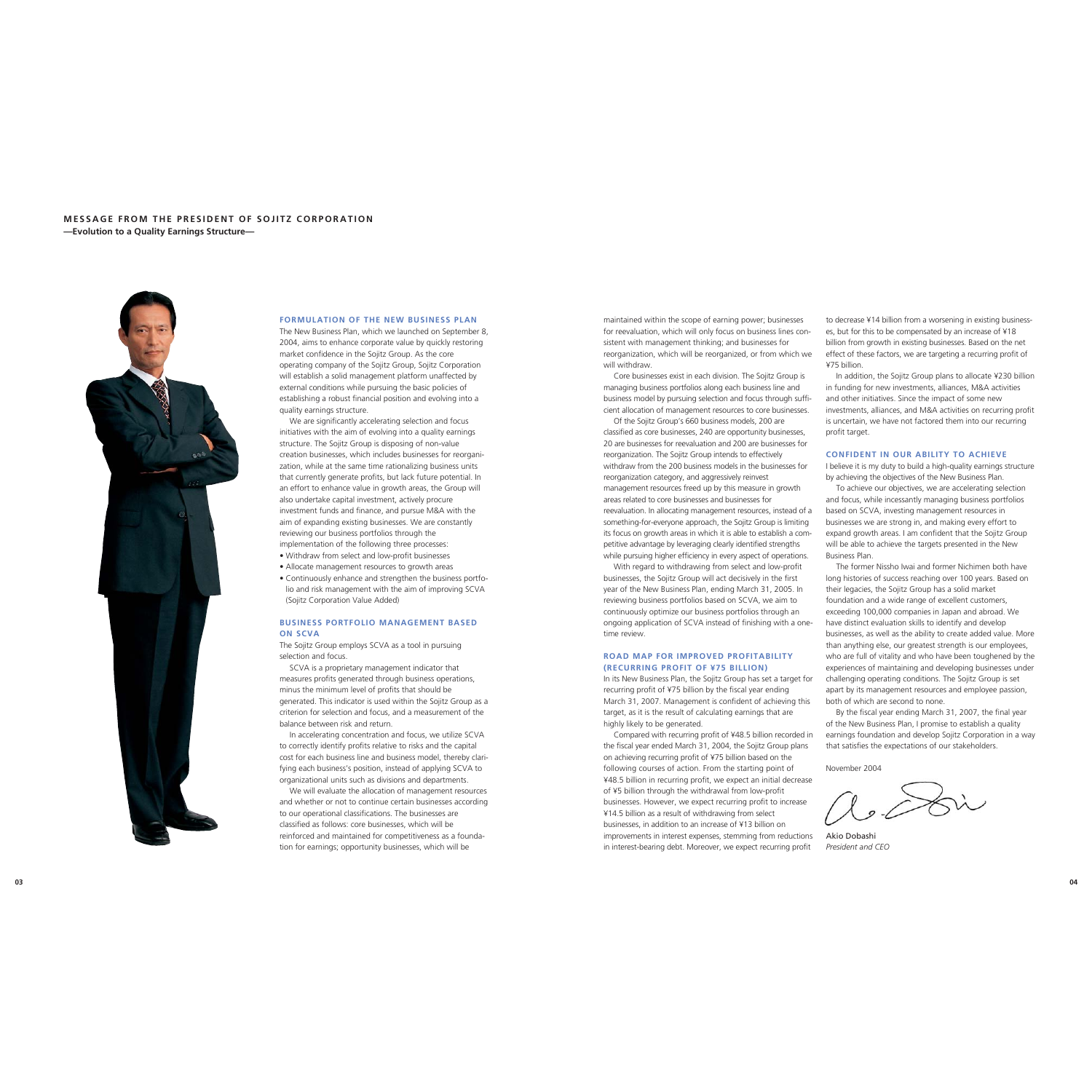# **BACKGROUND TO FORMULATION OF THE NEW BUSINESS PLAN**

# **SOJITZ GROUP NEW BUSINESS PLAN**

The Sojitz Group successfully achieved all rationalization targets identified in its Three-Year Business Plan (April 1, 2003 through March 31, 2006) by the end of March 31, 2004. At the same time, financial targets for the first year were also achieved. In addition, the Group disposed of approximately ¥200 billion, which comprised extraordinary loss disposition in March 2004 and merger accounting in connection with the integration of the former Nichimen Corporation and the former Nissho Iwai Corporation in April 2004, with the aim of restoring assets. These efforts, however, were not fully recognized by the market, and accordingly, in an effort to completely restore market confidence, the Sojitz Group undertook a drastic review of the Three-Year Business Plan and commenced implementation of the New Business Plan (April 1, 2004 through March 31, 2007).

#### **Three-Year Business Plan**

The Three-Year Business Plan is essentially based on a rationalization concept. The Business Plan rationalization targets were achieved in the first year of the Plan. Financial targets for the first year were also achieved.

| Progress of Rationalization           | As of September<br>30, 2002 | <b>Reduction Planned</b><br>by March 31, 2006 | Reduction as of<br>March 31, 2004 |
|---------------------------------------|-----------------------------|-----------------------------------------------|-----------------------------------|
| Number of Employees (Consolidated)    | 21,800                      | $-6.200$                                      | $-7.200$                          |
| Number of Subsidiaries (Consolidated) | 430                         | $-160$                                        | $-172$                            |
| Number of Domestic Branches           |                             | -4                                            | -4                                |
| Number of Overseas Operating Bases    | 187                         | $-120$                                        | $-125$                            |

| <b>Financial Targets</b>                                  | <b>FY2002 Results</b> | FY2003 Forecast | <b>FY2003 Results</b> |
|-----------------------------------------------------------|-----------------------|-----------------|-----------------------|
| Recurring Profit (Billions of yen)*1                      | 27.5                  | 48 O            | 48.5                  |
| Net DER (Times) $*2$                                      | 414                   | 85              | 4.9                   |
| Net Interest-Bearing Debt (Billions of yen)* <sup>3</sup> | 2.087.6               | 1.945.0         | 1.557.1               |

\*1 Recurring profit is in conformity with accounting line items generally accepted in Japan and represents the fundamental earning power of the Company

\*2 Net DER = Net interest-bearing debt / Shareholders' equity

\*3 Net interest-bearing debt = Gross interest-bearing debt (Long- and short-term debt + corporate and convertible bonds + CP) - Cash and cash equivalents

**Asset quality restored through disposition totaling ¥200 billion of extraordinary loss in fiscal 2003 and April 1 merger accounting.**



**Restore market confidence through a drastic review of the Three-Year Business Plan and implementation of the New Business Plan**

**Measures in Response to Pressing Issues**

# **PRESSING ISSUES**

- **Reduce operational risk, improve asset quality and liquidity**
- **Establish the Sojitz brand based on restored confidence**
	-

# **MEASURES**

Implement drastic review and write-off of impaired assets in the fiscal year and immediate restoration of asset quality



Selection: withdraw from select and low-profit businesses, transform earnings structure through the allocation of management resources to businesses with competitive advantage in an effort to continuously

**• Reinforce and improve risk management** Control risk volume and improve risk/return

**• Revise financial targets**

Indicators for sound financial standing/profitability indicators/rating



**Despite implementation of the above measures, we have yet to regain the confidence of the market**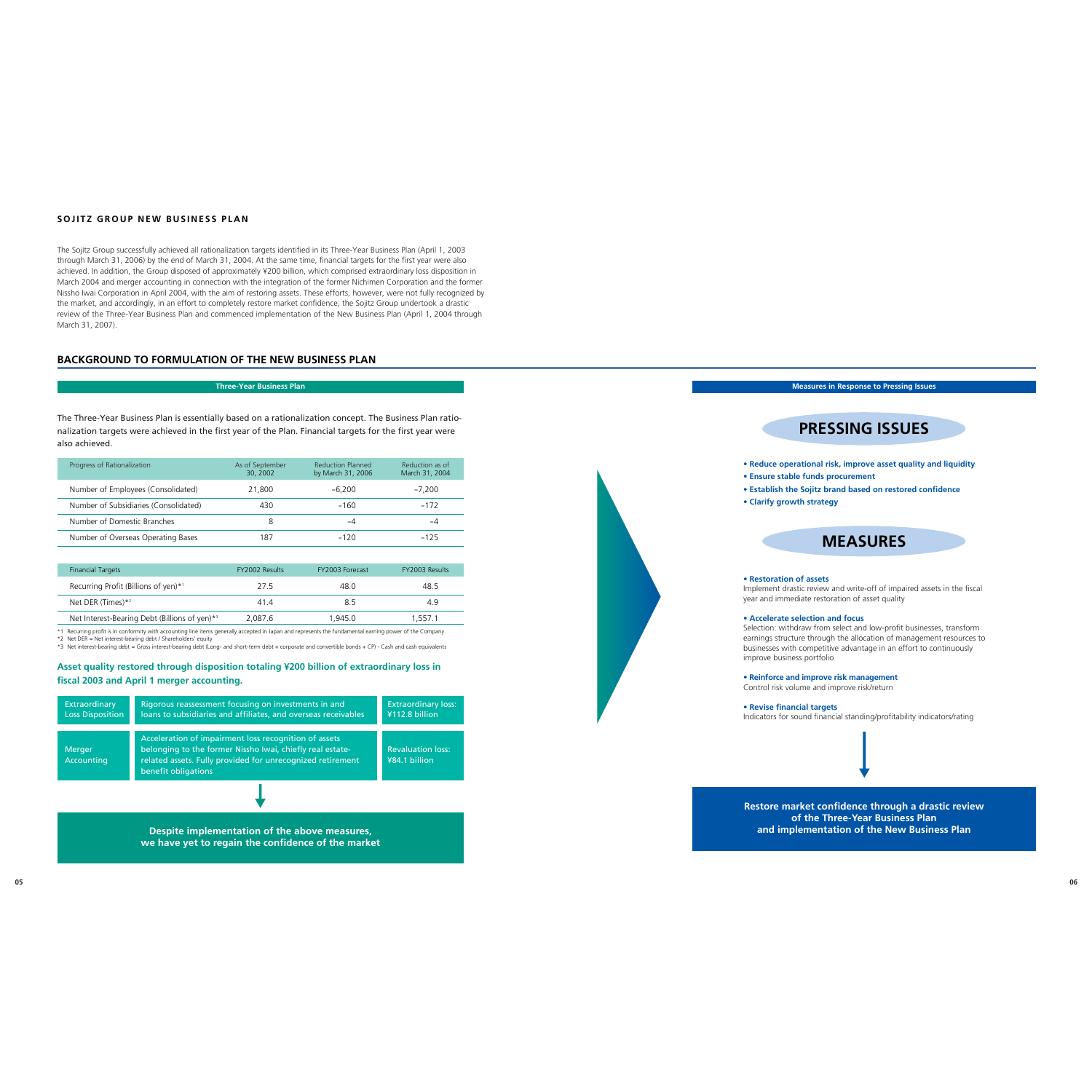**Fundamental Policies of the Former Business Plan**

### **Drastic Review > Fundamental Policies of the New Business Plan**

### **Establish a Robust Financial Position**

#### **Drastic Review of the Group's Asset Portfolio**

**Adopting a completely new approach, the Group has decided on a one-off write-off of approximately ¥410 billion in the first fiscal year of the New Business Plan in relation to its low-profit businesses and assets that are assessed as presenting future risk. With this initiative, the Group will achieve a complete restoration of its assets.**

#### **Accelerate Selection and Focus ¥260 billion**

Loss associated with withdrawal from low-profit businesses and write-off of overseas investments and loans, which used to be classified as continuous operations.

(Low-profit businesses in the area of overseas plant business, aircraft finance business, low-profit businesses in the area of overseas automobile business, and other businesses)

Note: Incorporating the views and assessment of the Group's asset portfolio provided by an independent third party.

#### **Dispose of Real Estate ¥150 billion**

Exit costs attributed to the disposal of real estate (former Head Office building, other real estate / real estate for sale / other lease properties)

Note: Appointed the Mitsubishi Trust and Banking Corporation and UFJ Trust Bank Limited, as advisors and are currently examining all issues in connection with full and final disposal.

### **Reinforce Shareholders' Equity**

**Raise ¥370 billion of equity financing with the aim of refortifying shareholders' equity following the recording of an approximate ¥410 billion loss, and reduction of interest-bearing debt**

#### **<Details of Equity Financing>**

| Amount       | ¥370 billion                                                            |
|--------------|-------------------------------------------------------------------------|
| Method       | Issue of preferred stocks by<br>Issue of convertible bonds v<br>billion |
| Payment Date | October 29, 2004                                                        |
| Investors    | Preferred stocks: UFJ Bank,<br>Convertible bonds with stor              |

# **FUNDAMENTAL POLICIES OF THE NEW BUSINESS PLAN**

**Objective: Enhance Corporate Value by Quickly Restoring Market Confidence** Build a more robust management foundation unaffected by external conditions and establish a position as an innovative functional trading company that delivers high-value-added functions and services

# **Establish a Robust Financial Position p.8**

 **08** The Sojitz Group is forecasting a substantial deficit in retained earnings as a result of the extraordinary loss in conjunction with drastic review of the Group's asset portfolio and resultant write-off. The Sojitz Group intends to table a resolution for approval at its annual general meeting of shareholders scheduled in June 2005 to transfer a portion of its capital surplus to retained earnings and to reduce capital. This reduction in capital will involve a transfer within shareholders' equity. Accordingly, there will be no change to the Company's net worth nor to shareholders' equity per share. Through this procedure of recovering the deficit in retained earnings and efforts to secure retained earnings from fiscal 2005, the Sojitz Group is working toward the payment of dividends from the fiscal year ending March 31, 2007.

- •Drastic review of the Group's asset portfolio (reducing operational risk and improving the quality and liquidity of assets)
- •Reinforce shareholders' equity through capital increase in an effort to offset capital reduction triggered by drastic review of the Group's asset portfolio, and reduce interest-bearing debt



way of third-party allocation: ¥360 billion with stock acquisition rights by way of third-party allocation: ¥10

Mizuho Corporate Bank, Bank of Tokyo-Mitsubishi, UBS Group Corporate Bank, Bank of Tokyo-Mitsubishi, UBS Group

#### **Evolution to a Quality Earnings Structure pp.9–11**

- •Accelerate selection and focus
- Selection: withdraw from select and low-profit businesses, allocate management resources focusing on businesses with competitive advantage
- Improve SCVA (risk/return indicator), optimization of business portfolio
- Continuously enhance and strengthen business portfolio and risk management

# **Revision of Financial Targets in Year 3 (March 2007) p.12**

- •Recurring Profit: ¥75 billion
- •Net DER: approx. 3 times
- Net interest-bearing debt: ¥1 trillion
- •Ratings: BBB or above

Establish a structure to objectively monitor progress of the Plan. Ensure objectives of the New Business Plan are realized.

**AccelerateRevival**

## **Reinforcement of Financial Strength**

- •Accumulate annual earnings, implement equity financing in excess of ¥200 billion (Actual implemented ¥283.2 billion)
- •Reduce net interest-bearing debt through free cash-flows, etc.

#### **Improvement in Profitability**

- Selection and focus, and strategic allocation of management resources
- Implementation of rationalization measures —considerable reduction in SG&A expenses
- •Maximization of synergies

# **Financial Targets for Fiscal Year Ending March 31, 2006**

- •Recurring Profit: In excess of ¥100 billion
- •Net DER: 5 times or less
- Net interest-bearing debt: Below ¥2 trillion

# **Significantly improve shareholders' equity ratio, DER, secure a sound balance sheet, and enhance credit worthiness**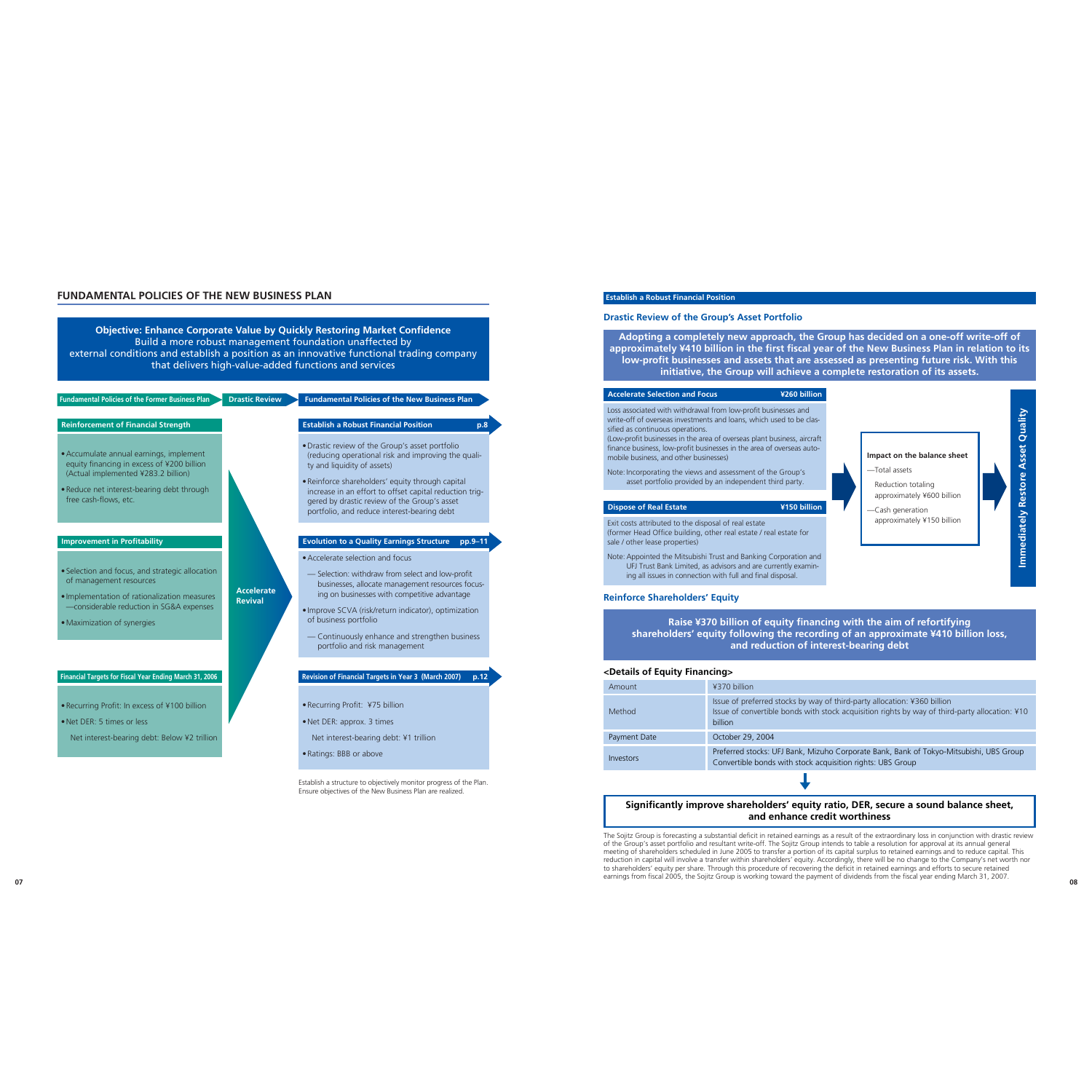# **Allocate Resources to Growth Business Areas—Expand Businesses with Strength**

In the future, the Sojitz Group will selectively allocate resources to only those businesses with clearly identified strengths and competitive advantages. In an effort to further shore up these strengths, the Group will selectively allocate ¥230 billion in growth business areas. Through these measures, Sojitz will not only secure a firm earnings footing, but also sow the seeds for future growth while fortifying its earnings plan.



### **Evolution to a Quality Earnings Structure**



Acquire new agency agreements and develop charter operations based on its long-stan experience and expertise as sales agent for leading prime aircraft manufacturers in the of aircraft to domestic and overseas airlines and as a conduit of aircraft information.

In addition to its planning and proposal capabilities in connection with the differentiation and supply of raw materials, establish a supply chain management (SCM) value chain as the basis for an optimal overseas production network and distribution. Deliver added value to customers (apparel makers, specialty stores, general merchandisers).

#### **SCVA <sup>=</sup> (Recurring Profit+Interest Expense) – (Funds Utilized <sup>x</sup> Capital Cost Ratio) x (1–Tax Rate) To Improve SCVA Improvement <sup>+</sup> Reduction in <sup>+</sup> Comprehensive in Profitability Funds Utilized Risk Management**

|                                                                                                                                                                                                         | (Quantitative) Value Creation (Introduce SCVA)                                                                                                                                                                                                                                                                                     | (Qualitative) Business Platform                                                                                                                                                                                                                     |  |
|---------------------------------------------------------------------------------------------------------------------------------------------------------------------------------------------------------|------------------------------------------------------------------------------------------------------------------------------------------------------------------------------------------------------------------------------------------------------------------------------------------------------------------------------------|-----------------------------------------------------------------------------------------------------------------------------------------------------------------------------------------------------------------------------------------------------|--|
| <b>Evaluation</b><br><b>Standards</b>                                                                                                                                                                   | • Identify profitability and capital efficiency by individual<br>business through indicators that accurately reflect capital<br>cost, risk and other factors<br>. Indicators that can be commonly shared between<br>management and the frontline                                                                                   | • Conduct qualitative evaluation of each business to gauge<br>market growth potential and competitive advantage as a<br>mechanism to create value and potential<br>• Secure objective and transparent assessment through third-<br>party evaluation |  |
| <b>Evaluation</b>                                                                                                                                                                                       | More Detailed Measurements Based on Business Lines and Business Models                                                                                                                                                                                                                                                             |                                                                                                                                                                                                                                                     |  |
| <b>Measures</b>                                                                                                                                                                                         | • Clarify earning platform and risk through detailed evaluation measures<br>• Secure a cross-sectional value chain<br>$\rightarrow$ Efficiently and organically derive measures based on each business line and model as quickly as possible                                                                                       |                                                                                                                                                                                                                                                     |  |
| <b>Fundamental SCVA Framework</b><br>Introduce an indicator that accurately reflects capital cost, risk and other factors shared between management<br>and the frontline with the aim of creating value |                                                                                                                                                                                                                                                                                                                                    |                                                                                                                                                                                                                                                     |  |
|                                                                                                                                                                                                         | $\sqrt{n}$ , $\sqrt{n}$ , $\sqrt{n}$ , $\sqrt{n}$ , $\sqrt{n}$ , $\sqrt{n}$ , $\sqrt{n}$ , $\sqrt{n}$ , $\sqrt{n}$ , $\sqrt{n}$ , $\sqrt{n}$ , $\sqrt{n}$ , $\sqrt{n}$ , $\sqrt{n}$ , $\sqrt{n}$ , $\sqrt{n}$ , $\sqrt{n}$ , $\sqrt{n}$ , $\sqrt{n}$ , $\sqrt{n}$ , $\sqrt{n}$ , $\sqrt{n}$ , $\sqrt{n}$ , $\sqrt{n}$ , $\sqrt{n}$ |                                                                                                                                                                                                                                                     |  |

#### **Aircraft-Related Businesses**



#### **Automobile-Related Businesses**

Establish a comprehensive distribution value chain that incorporates the supply of molds, materials and parts to automobile and components manufacturers through sales network for finished components and automobiles. Strengthen downstream activities in growth kets such as China.

#### **Apparel Business**

| ding                 | <b>Investment in Petroleum (Undeveloped Identified Reserves) and</b><br><b>Marine Projects</b>                                                                                                                                                                                                 |
|----------------------|------------------------------------------------------------------------------------------------------------------------------------------------------------------------------------------------------------------------------------------------------------------------------------------------|
| sale                 | Sojitz outstrips its competitors based on investments in floating production storage and<br>offloading (FPSO) units, long-standing experience and practical capabilities in a wide range of<br>finance activities, and its wealth of information in petroleum trading. Promote business devel- |
| S,                   | opment underpinned by its expertise in risk diversification and financial know-how.                                                                                                                                                                                                            |
| rk                   | <b>Coal Business</b>                                                                                                                                                                                                                                                                           |
| mar-                 | Develop optimal procurement strategy including a variety of sources such as Indonesia, Australia<br>and the United States in addition to its top share of Chinese and Russian coal imports. Build a<br>stable supply structure servicing Japan's iron and steel and electric power companies.  |
| οn.                  | <b>Condominium- and Retail Facility-Related Businesses</b>                                                                                                                                                                                                                                     |
| $\mathsf{S}$<br>alue | Continuously secure prime properties and develop business that accurately reflect trends in<br>consumer preferences based on the Group's wealth of property procurement information,<br>high-quality selection process, and speedy decision making.                                            |
|                      |                                                                                                                                                                                                                                                                                                |

# **Business Development that Serve to Harness Strengths:**

## **Accelerate Selection and Focus—Fundamental Policy**

The Sojitz Group is disposing of non-value creation businesses, which include select and low-profit businesses, while at the same time rationalizing business units that currently generate profits, but lack future potential. In an effort to enhance value in growth areas, the Group will also undertake capital investment, actively procure investment funds and finance, and pursue M&A with the aim of expanding existing businesses. Sojitz is committed to improving SCVA and evolving to a quality earnings structure by continuously reviewing its business portfolios.

#### **Matrix Evaluation**

Implement audit at each individual business line andmodel based on SCVAmanagement, focus on the business strengths of the Sojitz Group, look beyond conventional product lines with the aim of evolving to a quality earnings structure.

#### **Enhancing Business Portfolio Strategies—Fundamental SCVA Framework**

#### **Business Evaluation**

 **•** Quantitative evaluation (SCVA) and qualitative evaluation (market growth potential and competitive advantage) **•** More detailed measurements based on business lines and business models

Sojitz has introduced SCVA (Sojitz Corporation Value Added) as a new common management indicator across the Group. SCVA serves as a tool to analyze current value creation and the future potential for each business line and business model as valuecreation mechanisms with theaim of prioritizing business activities and effectively reallocating management resources. The Sojitz Group will thoroughly implement its business portfolio strategies based on SCVA and enhancecorporate value.



**Quantitative Evaluation**

**Qualitative Evaluation**

ō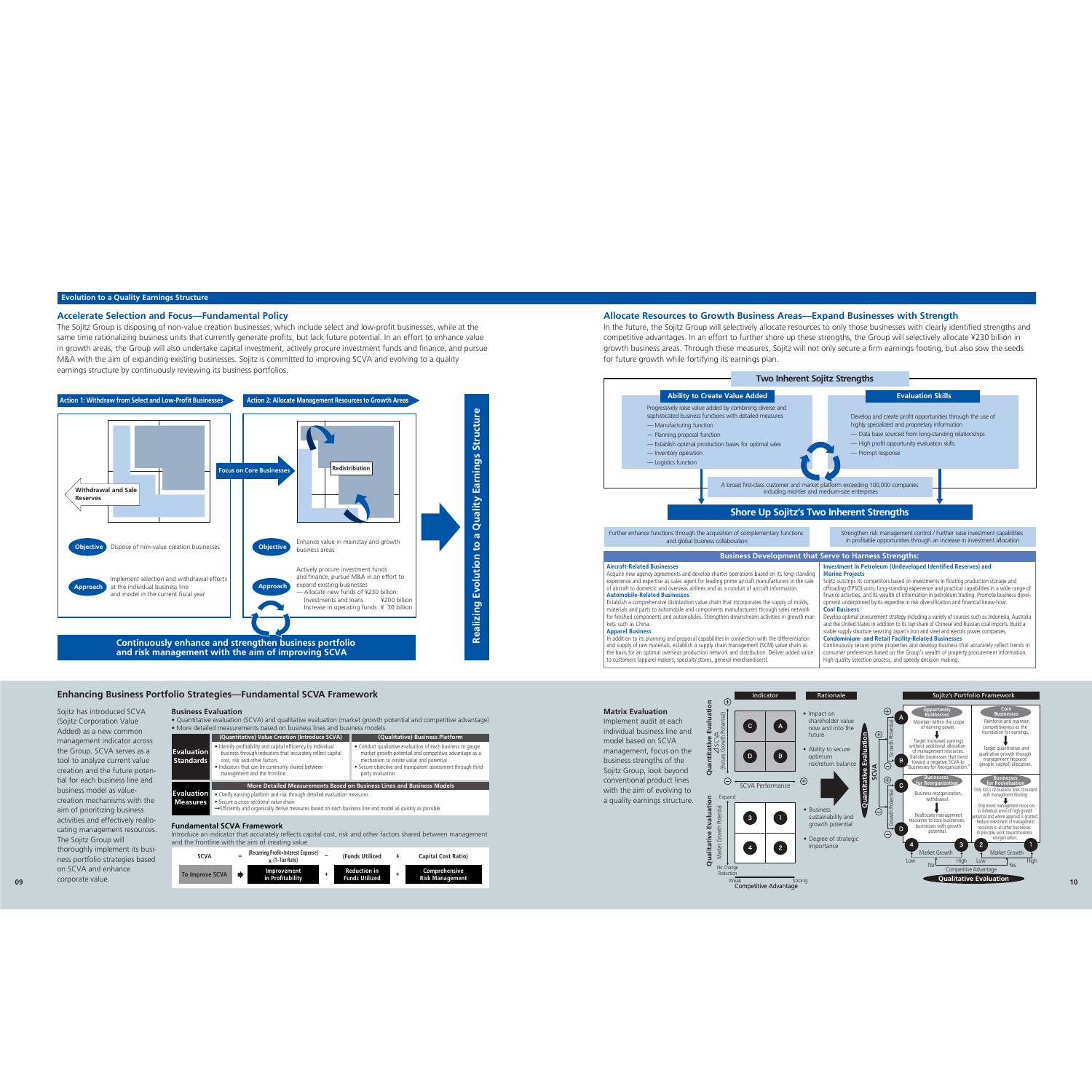### **Revision of Financial Targets in Year 3 (March 2007)**



# **Secure profitability of ¥75 billion + alpha on a recurring profit basis, by restoration of asset quality and acceleration of selection and focus**

# **Quickly restoring market confidence by establishing a robust financial position and evolving into a quality earnings structure**

# **Financial Targets in Year 3 (March 2007) - Consolidated Basis**

### **Recurring Profit: ¥75 billion**

# **Ratings: BBB or above**





Note: Figures as of April 1, 2004 are reference data representing the merger of the former Nichimen Corporation and the former Nissho Iwai Corporation

### **Evolution to a Quality Earnings Structure**



**Accelerate withdrawal from select and low-profit businesses, Expand businesses in which the Sojitz Group maintains competitive advantage**



Note: Circles marked 07/3 represent plan for FY2006, those marked 05/3 the pre-write-off FY2004 forecasts

### **Portfolio Reform**

The Sojitz Group is working to selectively reallocate resources to growth business areas, consistently optimize resources, expand businesses in which the Group maintains its strengths and competitive advantage, and improve SCVA, by constantly reviewing its business portfolio.

The Group is committed to establishing a robust financial position and to evolving its earnings structure with the aim of achieving recurring profit in excess of ¥75 billion, net DER of approximately three times, and a BBB or above credit rating. Sojitz will implement a series of concrete measures in an effort to achieve these financial targets and to promptly restore market confidence.

# **Road Map for Improved Profitability (Recurring Profit of ¥75 Billion)**